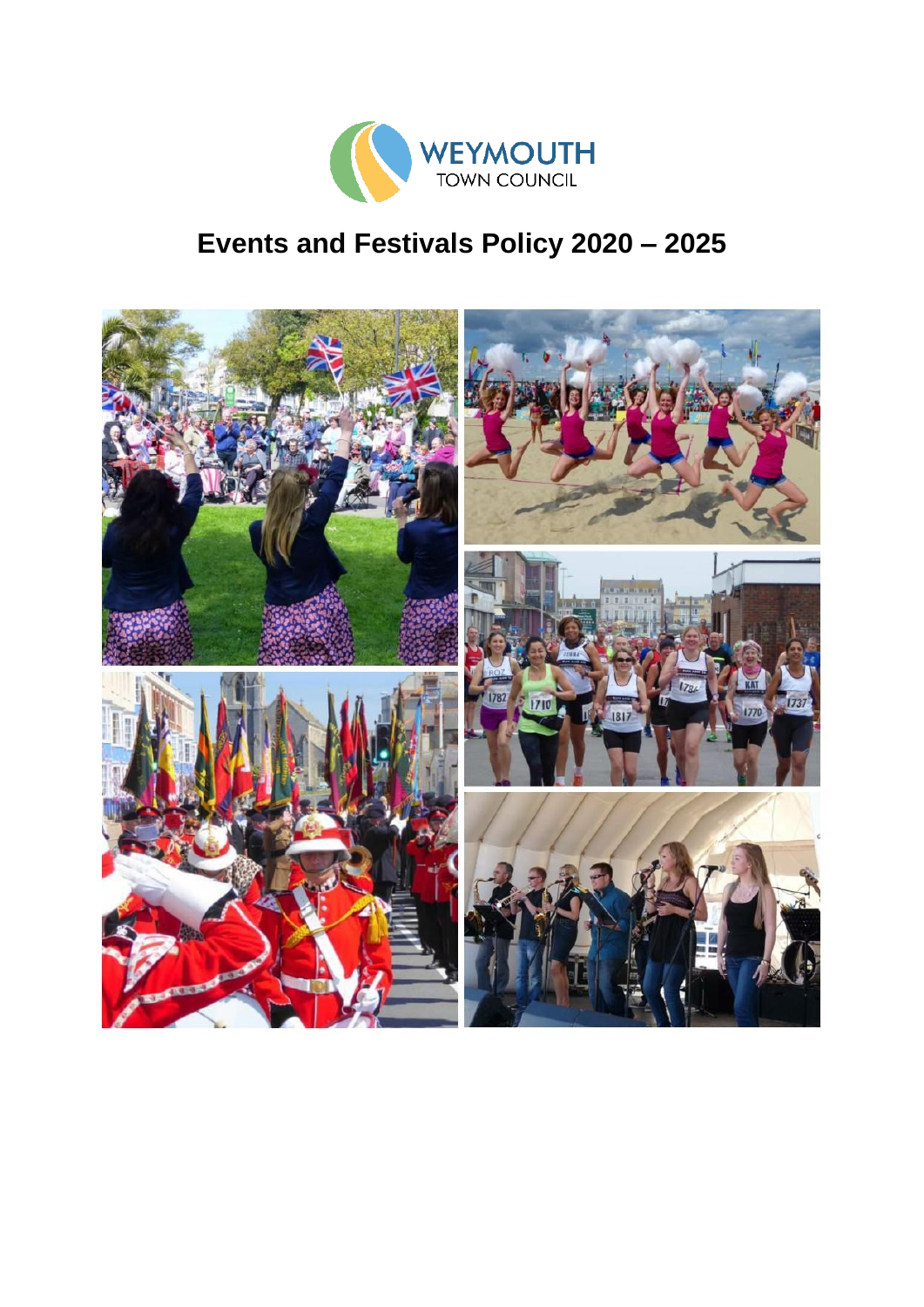# **Index**

- **1. Vision**
- **2. Background**
- **3. Context**
- **4. Events and Festival Priorities**
- **5. Application Process**
- **6. Use of Council Land and Assets**
- **7. Safety Advisory Group**
- **8. Funding of Events**
- **9. Marketing and Promotion**
- **10. Useful Contacts**

**Annex 1. Green Events Guide**

**Annex 2. Scale of Charges**

| <b>Document</b>                    | Version        | <b>Owner</b>                                 | <b>Date</b><br><b>Approved</b> | <b>Review</b><br><b>Date</b> |
|------------------------------------|----------------|----------------------------------------------|--------------------------------|------------------------------|
| <b>WTC Events</b><br><b>Policy</b> | Draft 13/11/20 | <b>Matt Ryan/ Charlie</b><br><b>Sheppard</b> |                                | <b>April 2025</b>            |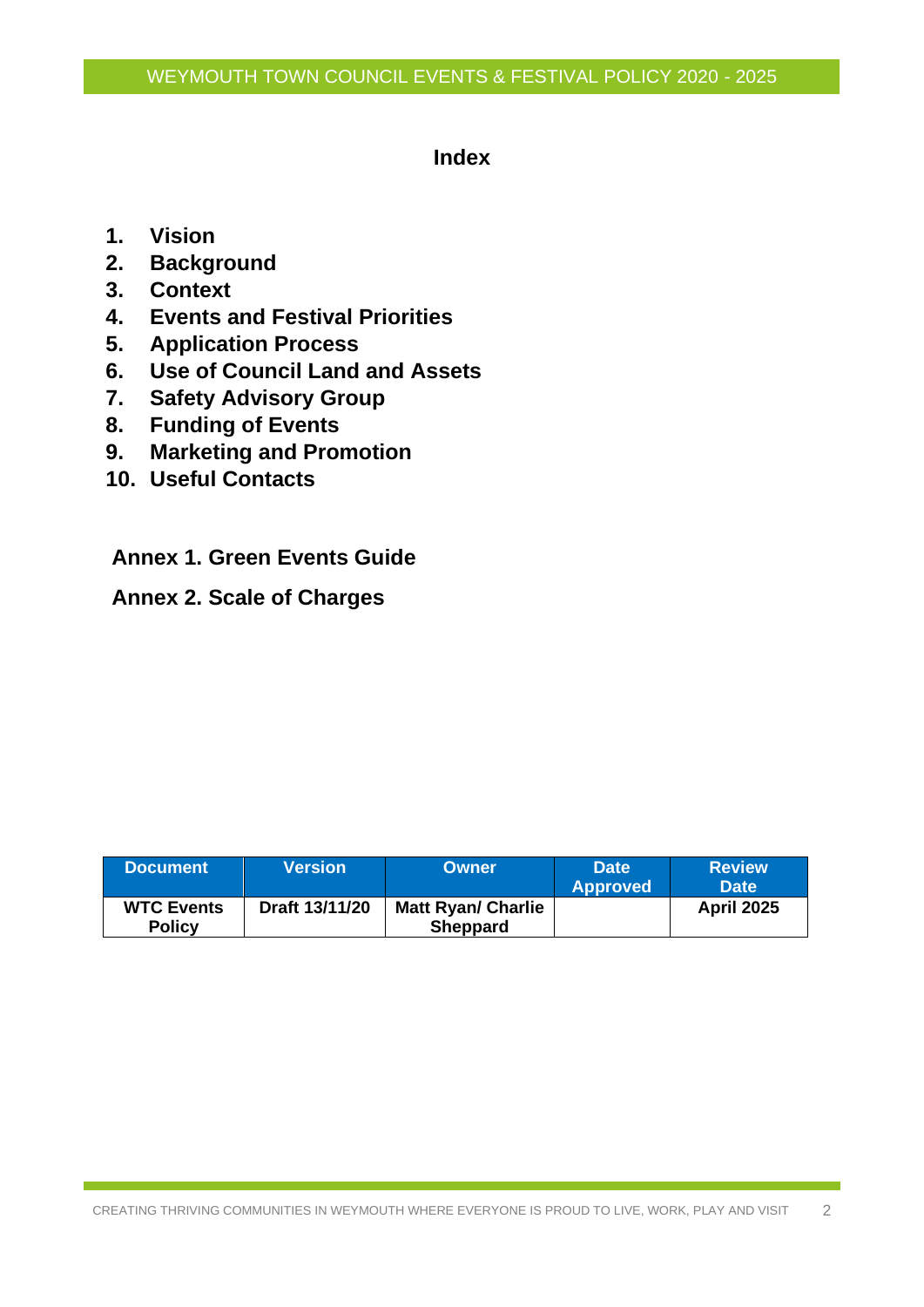#### **1. Vision:**

*That by 2025 Weymouth has developed a comprehensive programme of high-quality sustainable community inspired and tourism-based events and festivals that cultivates community creativity for maximum economic and environmental benefit and social enjoyment throughout the town council area*.

#### **2. Background:**

Weymouth has a long-established history and tradition of hosting events and festivals in support of its community and economy throughout the year. It has developed into a comprehensive and diverse range of activities; from local community events that have many direct links to the well-being, fundraising and cohesion of the local community to International events placing the town on the world stage.

Events and festivals are acknowledged in improving the quality of life of a local population. They provide occasions for expressing collective belonging to a group or a place, creating opportunities for drawing on shared histories, cultural and ideals.

Weymouth is fortunate to have many local, regional, and international event organisers that deliver safe, sustainable and well managed activities year on year. The Town Council's Events Management Service plays a valuable role by the enabling, delivering and facilitating the events programme.

There are also may local organisations such as the Weymouth Business Improvement District (BID), Weymouth & Portland Chamber of Commerce and Weymouth Civic Society that provide important and helpful support towards the enhancement, development, community engagement and delivery of Weymouth's tourism and annual events calendar.

It should be noted that this Policy relates to the hosting of events or activities on land or assets owned by the Council, including those under the Council's assigned management responsibility. This Policy will also apply to events and festivals organised by the council itself. It does not apply to those events held on private land or property. The Policy also defines the type and form of activities that the Town Council will prioritise and support with its resources.

# **3. Context:**

A dynamic events and festivals programme, that includes sports, leisure, special interest, culture, community, heritage and the arts, will have a positive impact and make a significant contribution to the positive status and image of the Town and surrounding area. It will provide opportunities for community development and community-led events; generating positivity and cohesion within the local community, offering opportunities for engagement and involvement; building community spirit and creating civic pride.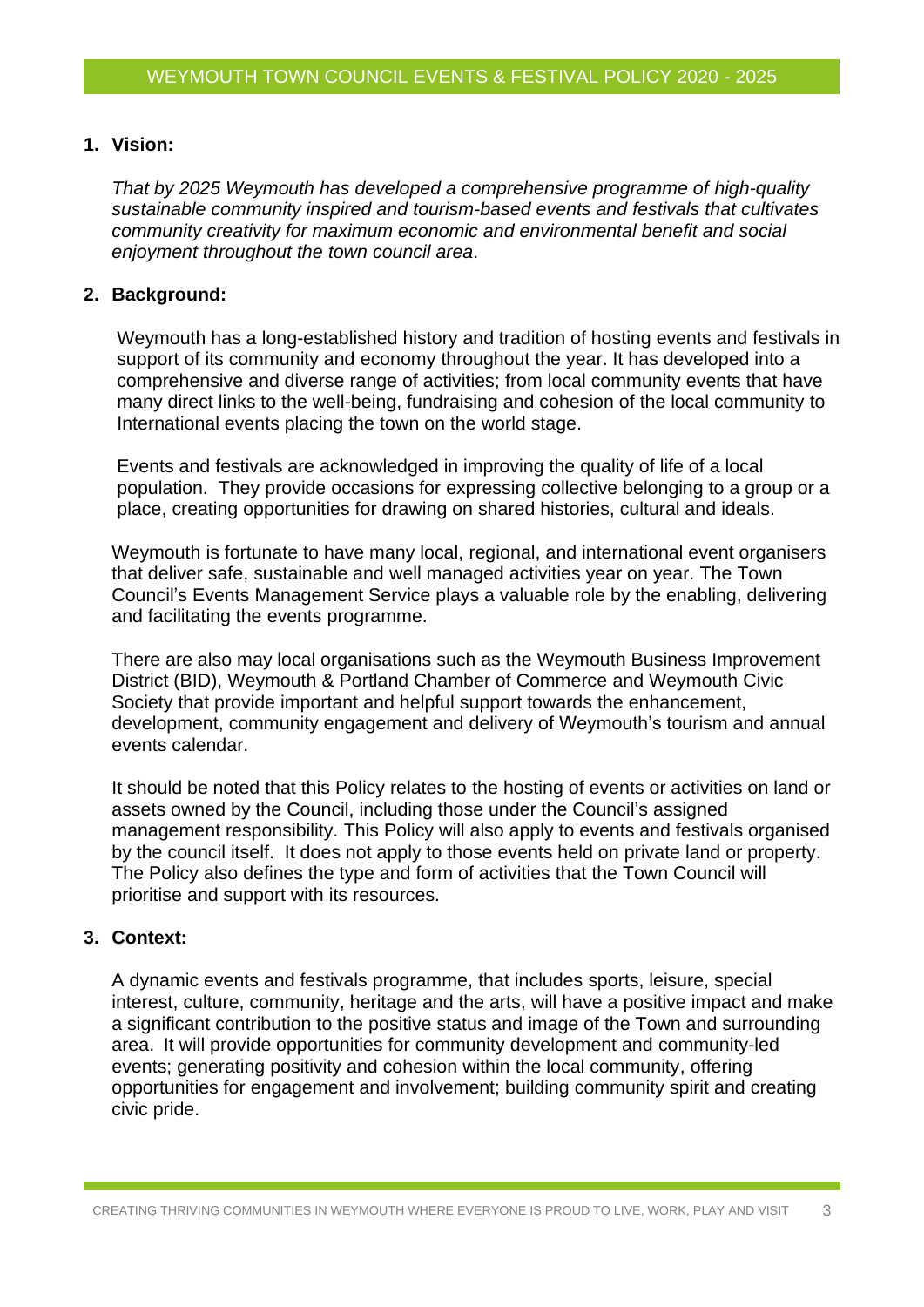The priorities set out within this policy supports the Town Council's vision and values detailed within the *Weymouth Town Council Strategy 2019 – 2025* as follows:

'*Creating thriving communities in Weymouth where everyone is proud to live, work, play and visit*'; where it is the Council's ambition is to:

- Improve the wellbeing of the people of Weymouth.
- Manage the Council's assets and resources responsibly and transparently.
- Manage the Council's services effectively to meet the needs to the communities we serve.
- Work to become greener and cleaner in our activities as well as supporting our communities and partners to be as green as possible
- Promote opportunities for economic success of the area.
- Strive for continuous improvement and service development.
- Work with partners to deliver our core values

The Policy aims to provide a prioritised and consistent approach to the type and form of events and activities that the Town Council will support and encourage during the lifespan of this policy - focusing on Weymouth's community, unique history, culture and community, natural environment; and achieving this using best practice sustainable measures.

The priorities detailed within this policy are intended to provide clarity and focus on the opportunities that makes "Weymouth" distinct and unique in comparison to other destinations; and embraces those aspects of Weymouth that are important to the Community.

The priorities also embrace visitor market research such as the 2016 Blue Sail Tourism study report, commissioned by the former Councils that identifies emerging visitor markets and opportunities for future economic growth and success. This included:

**Activity Seekers** – All ages, socio-demographic groups ABC1C2 – families, friends, couples; All levels of expertise - enthusiasts, dabblers, learners and tasters; Range from those passionate about their sport/activity to those who want to try things out or have some fun while on holiday.

**Cultural Couples** - Aged 40+, socio-demographic AB; Relatively affluent, interested in culture, food, well-being and spending time together.

#### **4. Event & Festival Priorities:**

The priorities set out the form of Events, Festivals and activities that the Council will encourage and support during the continuance of this policy:

**Priority 1**: Community Events and Engagement: Supporting the Community with the delivery of events inspired by the Community; helping to build community capacity and knowledge to deliver events in compliance with national legislation. This also includes the use of the Councils assets to facilitate events that raise funds for local good causes.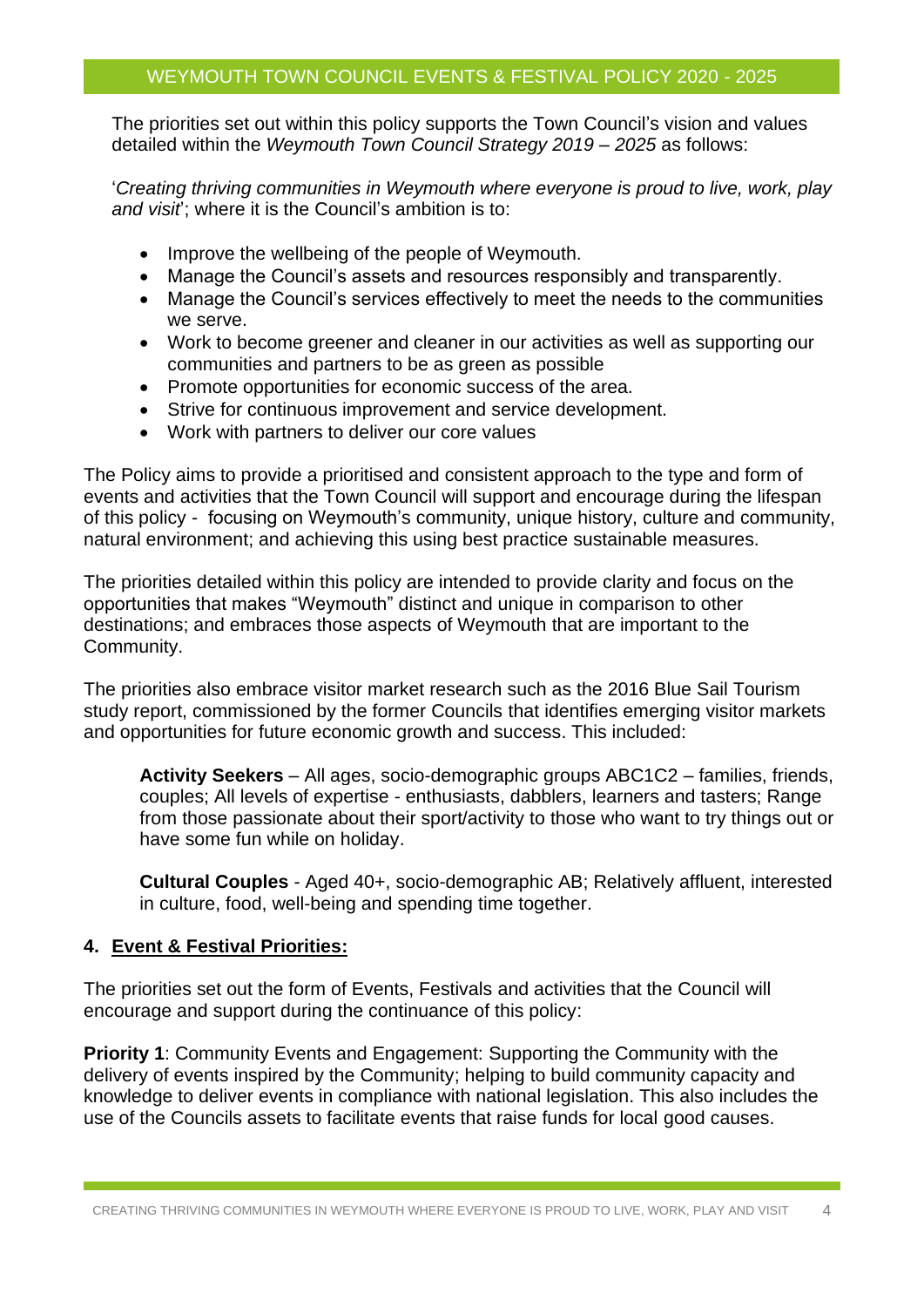# WEYMOUTH TOWN COUNCIL EVENTS & FESTIVAL POLICY 2020 - 2025

**Priority 2:** Health & Active Lifestyle Events: Enabling events and festivals that contribute to physical, mental and social wellbeing of the Community and Visitors to the Weymouth.

**Priority 3:** Local Heritage and Culture: Weymouth has extensive local history and heritage that should be celebrated and remembered by this and future generations to come. Arts and Culture also play a vital role within this and also contribute to the local economy. Events that engage and define the area should be encouraged.

**Priority 4:** Sustainability and Green: Weymouth Town Council has declared a climate emergency and we have committed to making the Council's activities net zero carbon by 2030. In turn, we would ask all events organisers to undertake an Environment Impact assessment and apply best practice sustainable measures to the way their events are planned and delivered.

It is also acknowledged that many events and festivals can raise the profile of Weymouth both nationally and internationally, and which deliver significant economic benefits for the town and surrounding area.

Attached at Annex 1 is the Council's *Green Events Guide*.

**Please note**: Although this Events Policy is for 5 years, the *Green Events Guide* will be reviewed on an annual basis –in January each year to ensure that its meets current best practice.

#### **5. Application Process:**

The Town Council looks forward to working with event organisers that support the Town Council's vision and priorities for a high-quality sustainable programme of annual Events & Festivals.

In addition to being sustainable, all activities should be able to demonstrate evidence of meeting at least one of Priorities 1 to 3 listed above.

It is expected for the Event Organiser to thoroughly complete and read the Event Application Form and Guidance information provided by the Town Council following the initial event enquiry.

Event organisers will be required to establish:

- Their accountability for the event through their associated event management plan which will be subject to scale and size of the proposed Festival / Event and depending on the nature of the event this would also include traffic management plan, crowd management plan, waste management plan and the like.
- Hold open and honest dialogue with the Council and its partners throughout the pre and post planning phase and delivery of the event. Event organisers may be required to present their event plan to the Dorset Safety Advisory Group.
- Show how the event will comply, where relevant, with legal, licensing and conditions specific to the event and its location.
- Produce an environmental impact assessment / define achievable targets to minimise the impact of your event.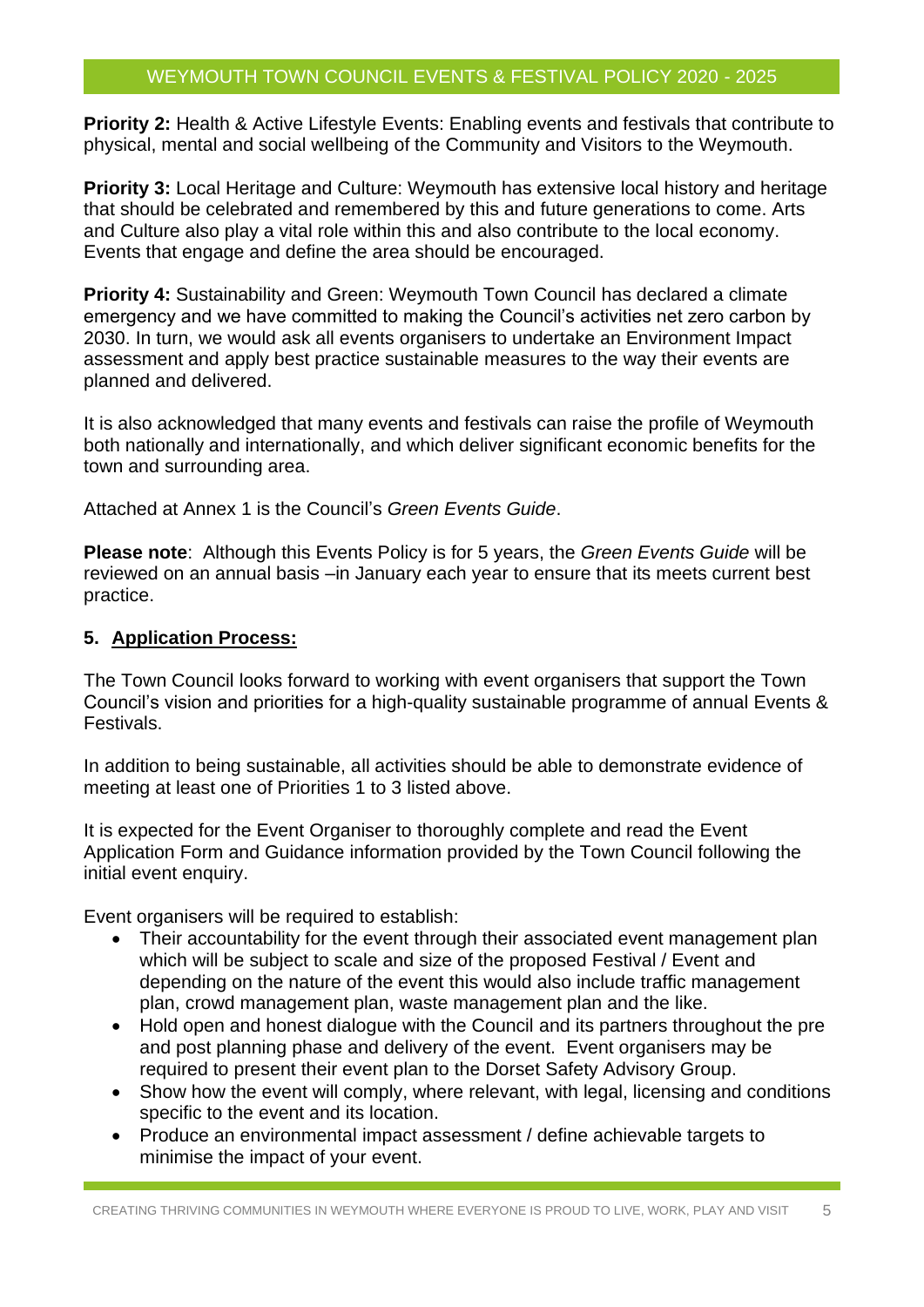# WEYMOUTH TOWN COUNCIL EVENTS & FESTIVAL POLICY 2020 - 2025

Where appropriate Event Applications will be subject to consultation with relevant stakeholders and groups. Please note that this could take up to 28 days.

#### **Health & Safety, Event Management Best Practice:**

All events and festivals will be required to comply with event management or other such applicable legislation and recognised best practice including the guidance provided by the Health and Safety Executive and the Events Industry Forum's 'Purple Guide'.

Guidance can be found at the following websites:

- **The Purple Guide to Health, Safety and Welfare at Music and Other Events** produced by the Events Industry Forum. [www.thepurpleguide.co.uk](http://www.thepurpleguide.co.uk/)
- **Managing crowds safely**, A guide for organisers at events and venues (HSG154) by the Health and Safety Executive. [www.hse.gov.uk](http://www.hse.gov.uk/)
- National Counter Terrorism Security Office publication **Crowded Places Guidance 2017 -** [www.gov.uk](http://www.gov.uk/)
- **The Good Practice Safety Guide** for small and sporting events taking place on the highway, roads and public places. [www.gov.uk](http://www.gov.uk/)
- **Sustainable Event Management** BS 8901 provides requirements for planning and managing sustainable events of all sizes and types.

# **6. Use of Council land & assets**

Whilst the Town Council provide free advice and guidance to event organisers who wish to hold Events and Festivals on Council Land and there is currently no event application fee, the Town Council do have a scale of charges for use of its land.

The rates are subject to varying factors such as type, size, location, length, time of year and classification.

Weymouth Town Council manage a variety of different potential event locations with the Beach and local Parks environments and a full list is available on the website.

Details of the hire charges and the definitions applied to events are at Annex 2.

#### **Damage Deposits:**

In some instances, the Council will request a damage / deposit bond to cover any damage or repair to Council land and / or property; and any infringement of the Event Terms and Conditions. Damage deposits amounts and detail will be discussed directly with the event organiser and specifically listed with the terms and conditions for site that will be issued and agreed.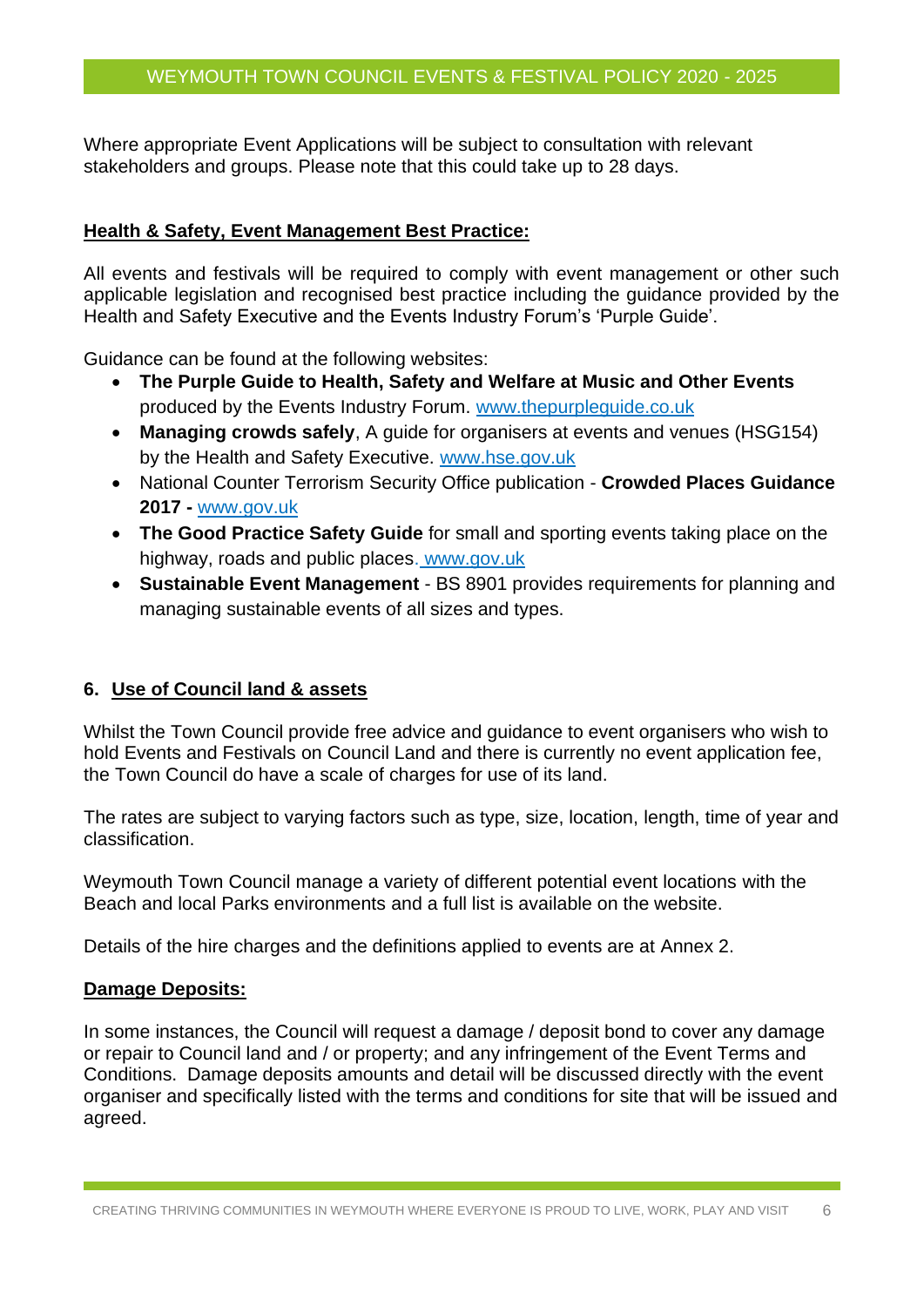#### **7. Safety Advisory Group:**

The Dorset Safety Advisory Group is a non-statutory group of multi-agency representatives formed to promote safety at public events and exist to:

- Promote high levels of safety and welfare at events by giving advice and guidance.
- Promote good practice in safety and welfare planning for events.
- Ensure events have a minimal adverse impact on the Community.

The purpose of the SAG is to consider events both licensed and unlicensed occurring in the area covered Dorset Council. The criteria will be events where 5,000 people at any one time (not daily) or 2,000 people or more reside (camp) on site temporarily. However, the group will consider any other event as part of its remit to share information and consult stakeholders, and to ensure effective event planning where there is potential risk to members of the public.

There will be occasions where it is necessary and appropriate for Event organisers to attend group meeting/s of a safety advisory group (SAG). See Dorset Safety Advisory Group Terms of Reference –

[https://www.dorsetcouncil.gov.uk/business-consumers-licences/licences-and-permits/event](https://www.dorsetcouncil.gov.uk/business-consumers-licences/licences-and-permits/event-licences/public-events-planning/public-events-planning.aspx)[licences/public-events-planning/public-events-planning.aspx](https://www.dorsetcouncil.gov.uk/business-consumers-licences/licences-and-permits/event-licences/public-events-planning/public-events-planning.aspx)

#### **Licensing**

In conformity of best practice and to facilitate cultural events and activities; defined as regulated entertainment under the Licensing Act 2003 the Council has licensed a number of the main open space locations and will waive associated fees at its discretion.

# **Highway Closures & Events**

Should your event require a road closure, traffic or parking suspension, an application to Dorset Council Highway Team is required to be undertaken by the event organiser. Full details on road closures for events can be found at:

[https://www.dorsetcouncil.gov.uk/roads-highways-maintenance/highway-licences-and](https://www.dorsetcouncil.gov.uk/roads-highways-maintenance/highway-licences-and-services/events-on-the-highway-licences/special-events-on-the-highway.aspx)[services/events-on-the-highway-licences/special-events-on-the-highway.aspx](https://www.dorsetcouncil.gov.uk/roads-highways-maintenance/highway-licences-and-services/events-on-the-highway-licences/special-events-on-the-highway.aspx)

# **8. Funding of Events**

As a Town Council, we are committed to helping to make Weymouth the best it can be, and a way of doing this is by supporting non-profit organisations who provide invaluable services within our communities.

These grants offer local groups and organisations a chance to easily access much needed funding to make Weymouth an even better place to live, work and learn. We are looking forward to receiving diverse applications that support a range of communities within the area.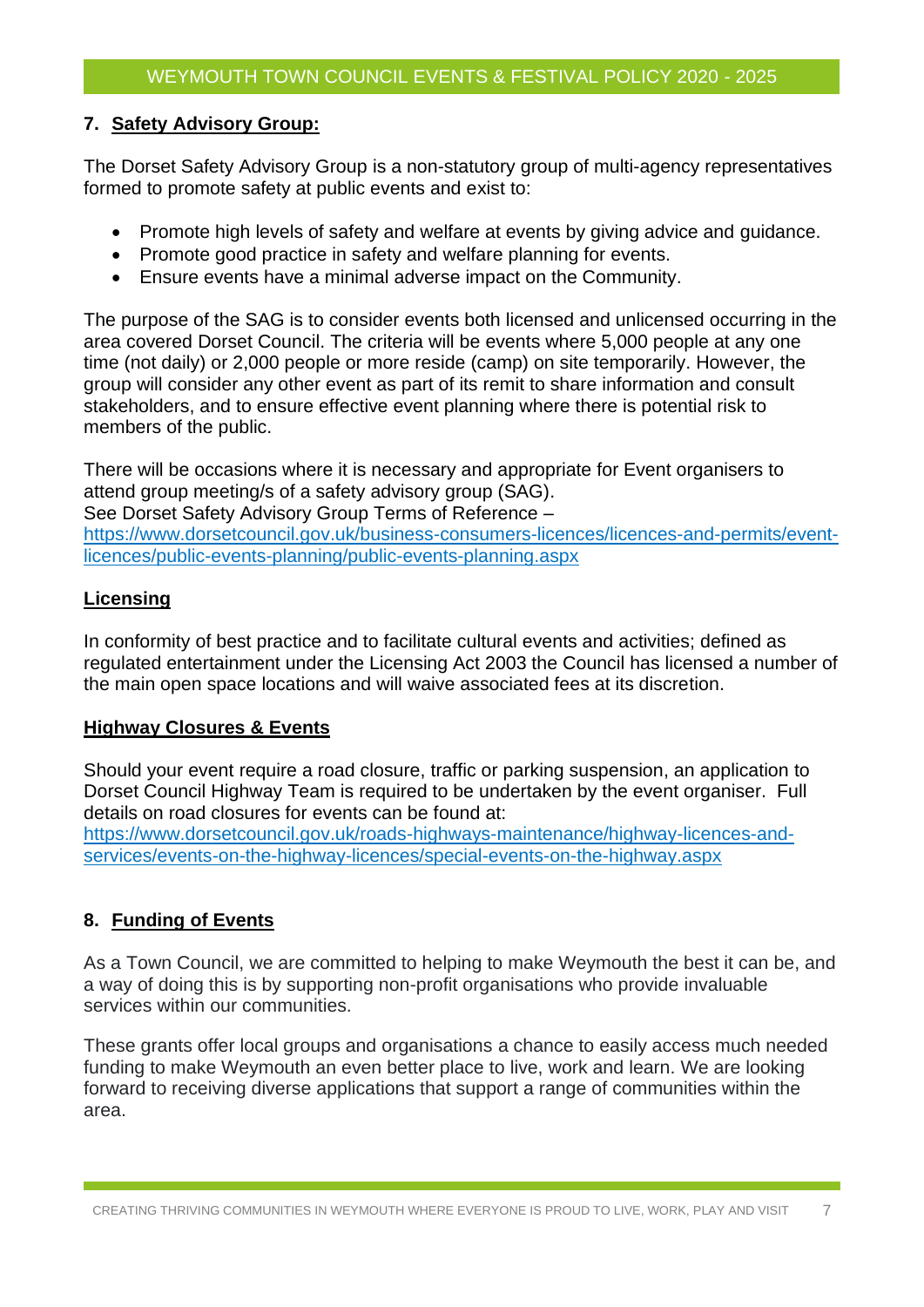#### WEYMOUTH TOWN COUNCIL EVENTS & FESTIVAL POLICY 2020 - 2025

If you think that your organisation could benefit from a Town Council grant, please contact [office@weymouthtowncouncil.gov.uk](mailto:office@weymouthtowncouncil.gov.uk)

#### **9. Marketing and Promotion**

Weymouth Town Council is proud of its annual events and festival calendar and through various platforms markets and promotes these Events and Festival throughout the year.

The full colour events and festival leaflet is produced and printed annually in January and May. The publication is distributed through locally and at regional outlets. The Town Council website offers further promotion and features a full section on local events and has a free listing section within the online calendar.

#### **10.Useful Contacts**

**Weymouth Town Council: [www.weymouthtowncouncil.gov.uk](http://www.weymouthtowncouncil.gov.uk/)**

Charlie Sheppard, Events Manager, Weymouth Town Council, Commercial Road, Weymouth, Dorset, DT4 8NG Tel: 01305 239309 Email: [charliesheppard@weymouthtowncouncil.gov.uk](mailto:charliesheppard@weymouthtowncouncil.gov.uk)

#### **Dorset Council: [www.dorsetcouncil.gov.uk](http://www.dorsetcouncil.gov.uk/)**

Tel: 01305 221000 For Highways, Road Closures, Licensing, Collection Licences, Harbour Service and more.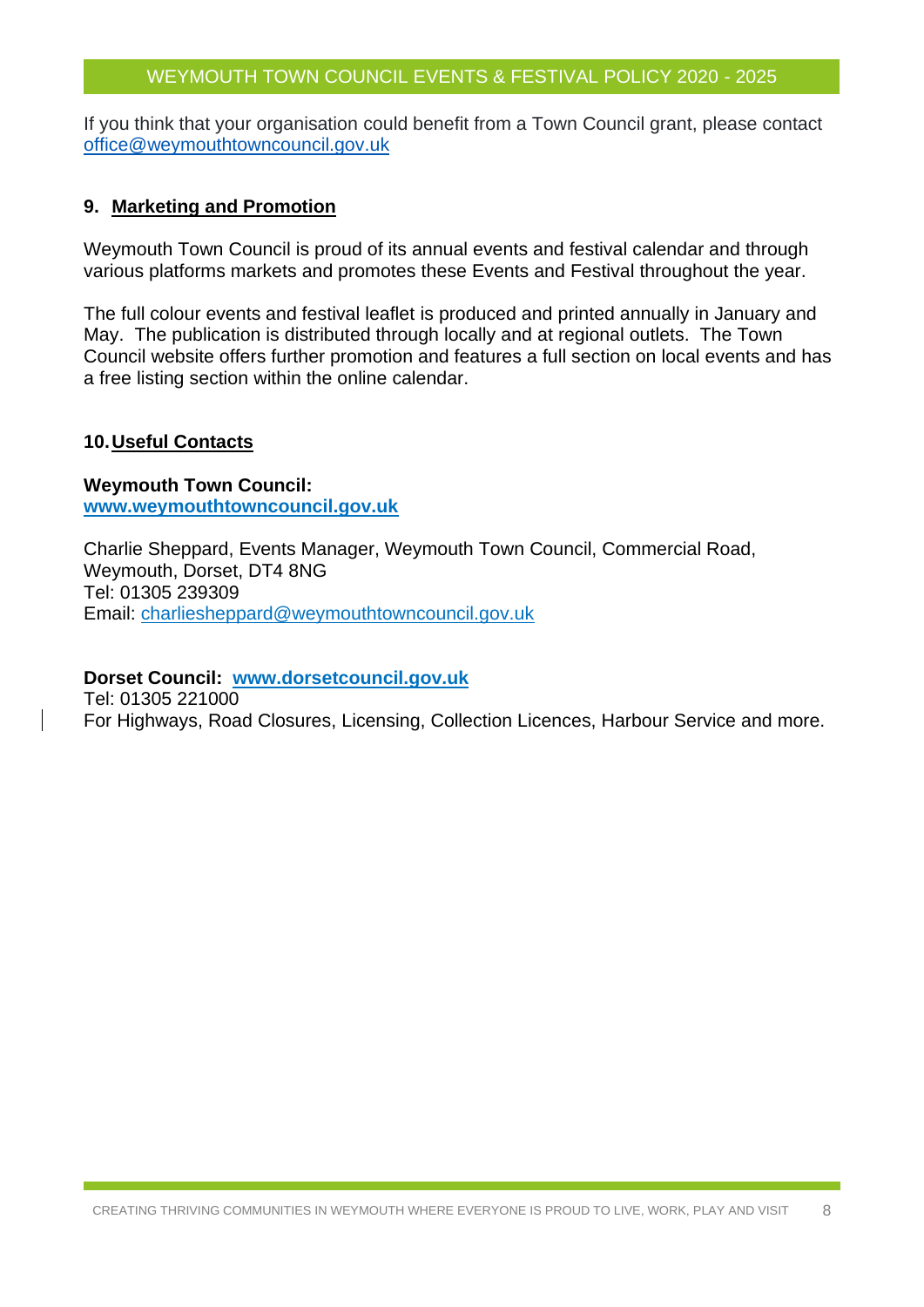#### **ANNEX 1 - Green Events Guide**

The impacts of climate breakdown are already causing serious damage around the world. [The Special Report on Global Warming of 1.5°C,](https://www.ipcc.ch/sr15/) published by the Intergovernmental Panel on Climate Change:

- a) describes the enormous harm that a 2°C average rise in global temperatures is likely to cause compared with a 1.5°C rise, and
- b) confirms that limiting Global Warming to 1.5°C may still be possible with ambitious action from national and sub-national authorities, civil society and the private sector.

If the world is to stay within 1.5°C rise, developed countries like the UK need to cut emissions faster than poorer countries and achieve net-zero carbon by 2030. Strong policies to cut emissions also have associated health, wellbeing and economic benefits.

In response to the climate threat, Weymouth Town Council have declared a climate emergency and we have committed to making the Council's activities net zero carbon by 2030.This includes activities that we permit to take place from our land and assets; or premises that are the management responsibility of the Council.

Festivals and events have an impact on the environmental, this can take form in many ways such as single use plastics, waste, energy, transport, procurement of services.

Festivals and events organisers are required to understand their associated environmental impacts caused by their events and activities. We would like each event organiser to detail these and to put in place strategies to minimise, and reduce these impacts; helping the Council to reach its net zero carbon emissions by 2030 .

This guide provides advice and outlines some simple steps that you should take to reduce the impacts of each aspect of your event operation to inform your Environment Impact assessment (Template attached).

We encourage all organisers to read this guide, review and put practical steps in place to mitigate their event carbon footprint accordingly.

As the World that we live in is rapidly changing, this guide will be update yearly.

#### **Waste:**

Weymouth Town Council is committed to reducing waste throughout the Town and is an active member of Litter Free Dorset which promotes working together to reduce the social, economic and environmental impacts of litter.

Litter is unsightly and can travel into our waterways to contribute towards plastic pollution. The Town Council believe in the importance of the waste hierarchy and always encourage people to reduce their waste and reuse items before recycling.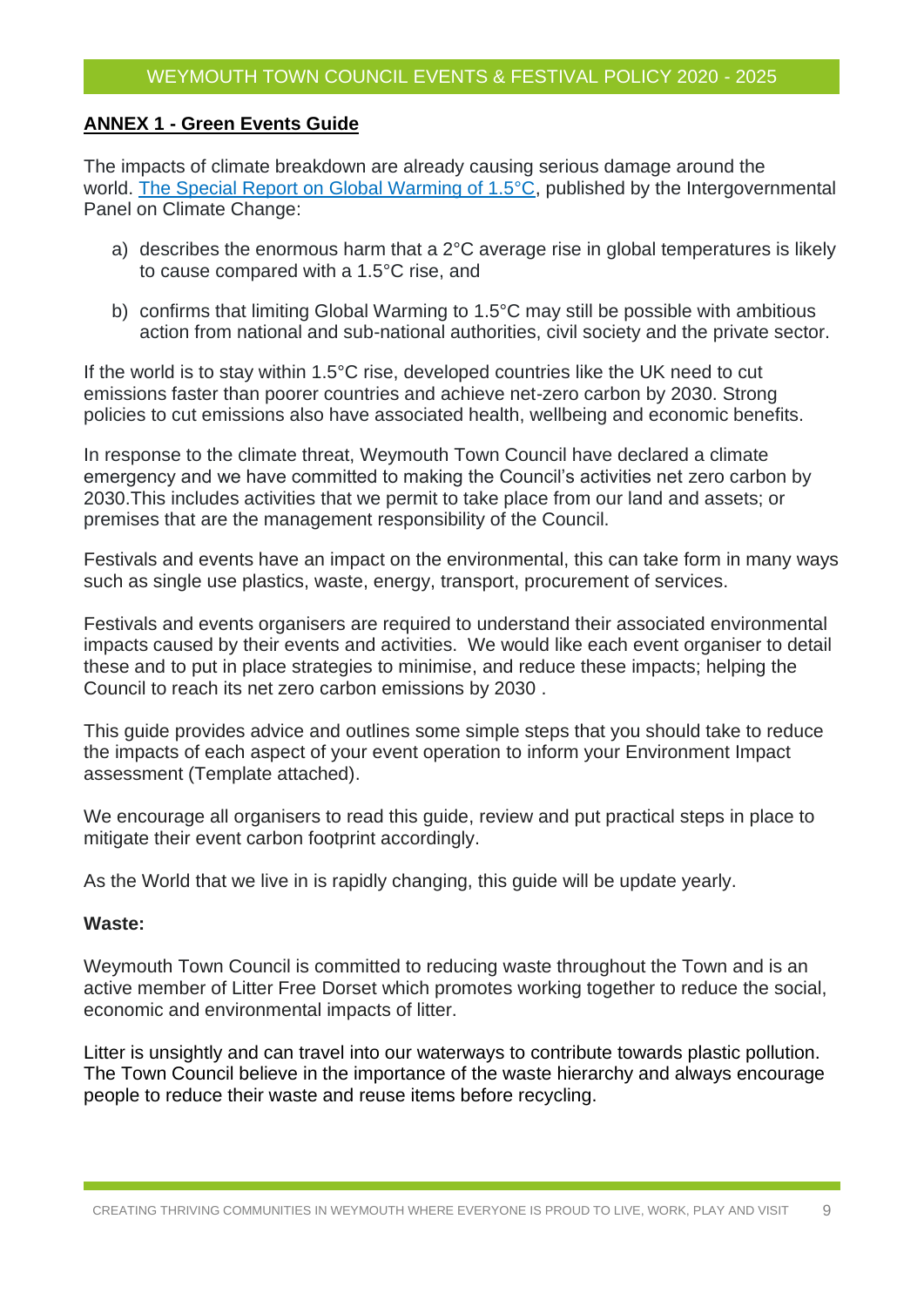Event organisers need to consider:

- 1. Prevent: preventing waste from being generated in the first place, by using less materials when planning and developing events.
- 2. Repurpose and Reuse: repurpose or reuse items by using them in other events or by donating them to charities and community projects.
- 3. Recycle: Recycling as much as possible and turn items into new products and materials, by promoting and utilising recycling waste bins.
- 4. Responsible disposal: Always dispose of waste responsibly utilising a specialist and responsible waste company.

Event Organisers should:

- Follow the waste hierarchy prevent, reduce, reuse and dispose responsibly.
- Make sure bins are located throughout the event site, ensuring they are clearly marked and accessible to event users.
- Ensure event staff regularly check bins to make sure no waste has been built up in key locations.
- Use receptacles of an appropriate category and size (eg 1100L).
- Confirm with suppliers and specifically caterers how do they manage waste during and after the event.
- Organisers to provide clearly signed collection points at their stalls where items can be deposited for compostable purposes, rather than the items ending up in general waste.
- Confirm with your waste management provider where the waste is being taken and how it is processed, what proportion is recycled and what is the level of contamination.

Always eliminate single use plastics where there is an alternative, this includes plastic bottles, plastic bags, stirrers, straws, sachets, milk pots. Where possible, use serve-ware such as cups, cutlery and plates which are re-useable / compostable instead.

Encourage attendees to bring own water bottles, utilise and promote water filling stations.

#### **Promotion & Marketing**

- Small changes can make big differences and utilising promotion and marketing materials for updates and messages can be very beneficially.
- You could use social media channels to communicate your green commitment to the people that are looking to attend your event.
- Use digital technology instead where possible, lessen printing ink use. Should ticketing or registration be part of the event, try and use web based e-tickets to reduce paper waste.
- Add to the signature of your email "think before you print".
- For events, spread across a large area, the investment and creation of event app for visitors to use to navigate larger event sites to pin point areas of interest and assistance which reduces the need for printed visitor maps. You can also highlight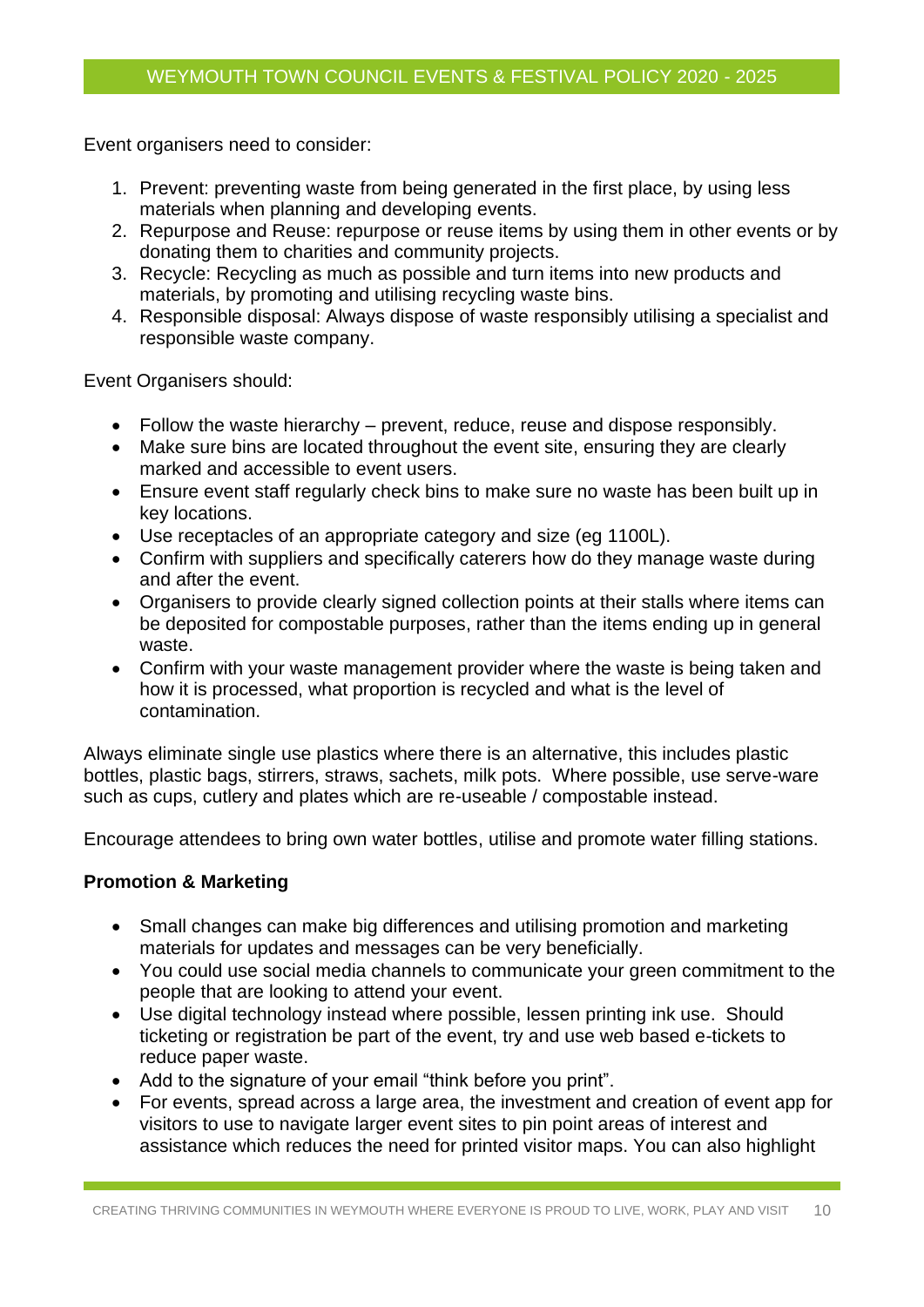within the app where bins are located, free water refill stations, travel advice of how to get to the Festival by cycle routes footpaths, public transport etc.

- With main event banners, try to avoid date-marking on promotional material to allow the banners and signage to be re-usable year after year.
- Where possible do not use single plastic-coated laminates for identification and signage.
- Use lanyards and wristbands made from sustainable materials.
- Try and use only recycled, sustainably sources, un-chlorinated and uncoated paper and card for posters and merchandising.
- When working with sponsors try to ensure giveaways are made from sustainable materials and minimize the use of giveaways.
- Communicate your expectations to your suppliers and traders.

#### **Travel & Transport**

- Encourage and promote event staff, participants and visitors to the event to use sustainable travel such as walk or cycle. Discourage single occupancy car journeys and increase car occupancy when car journeys are unavoidable.
- Promote routes that minimise environmental impact.
- Promote bike parking or create a zone within the event allocated for cyclists.
- Make the most of websites, social media and messaging to promote travel preferences.
- Ask if deliveries are being made using sustainable transport modes (electric vehicles and cargo bikes).
- Plan journeys to avoid peak times and minimise impact on rush hour congestion and transport emissions.
- Encourage and publicise public transport links available for the destination / event location.

# **Energy**

We are committed to reducing the carbon footprint of events, minimising energy use and using energy efficient equipment.

Practical ways to reduce your environmental impact:

- Minimise your energy use, work with suppliers to see if they can reduce the amount of power you require.
- Ensure you switch off equipment when not in use. Perhaps use timers to switch off equipment that is not needed for a long period of time.
- Ensure staff are aware of how to use energy responsibly to minimise energy use
- Use energy efficient equipment (eg LED lights, microphones powered by rechargeable batteries).
- Do not use water coolers, link into fresh water taps.
- Where possible do not use generators, if you can't avoid it, ensure your generator is hybrid.
- Assess of how much power you will need prior to the event and book generators accordingly. Conduct an energy assessment.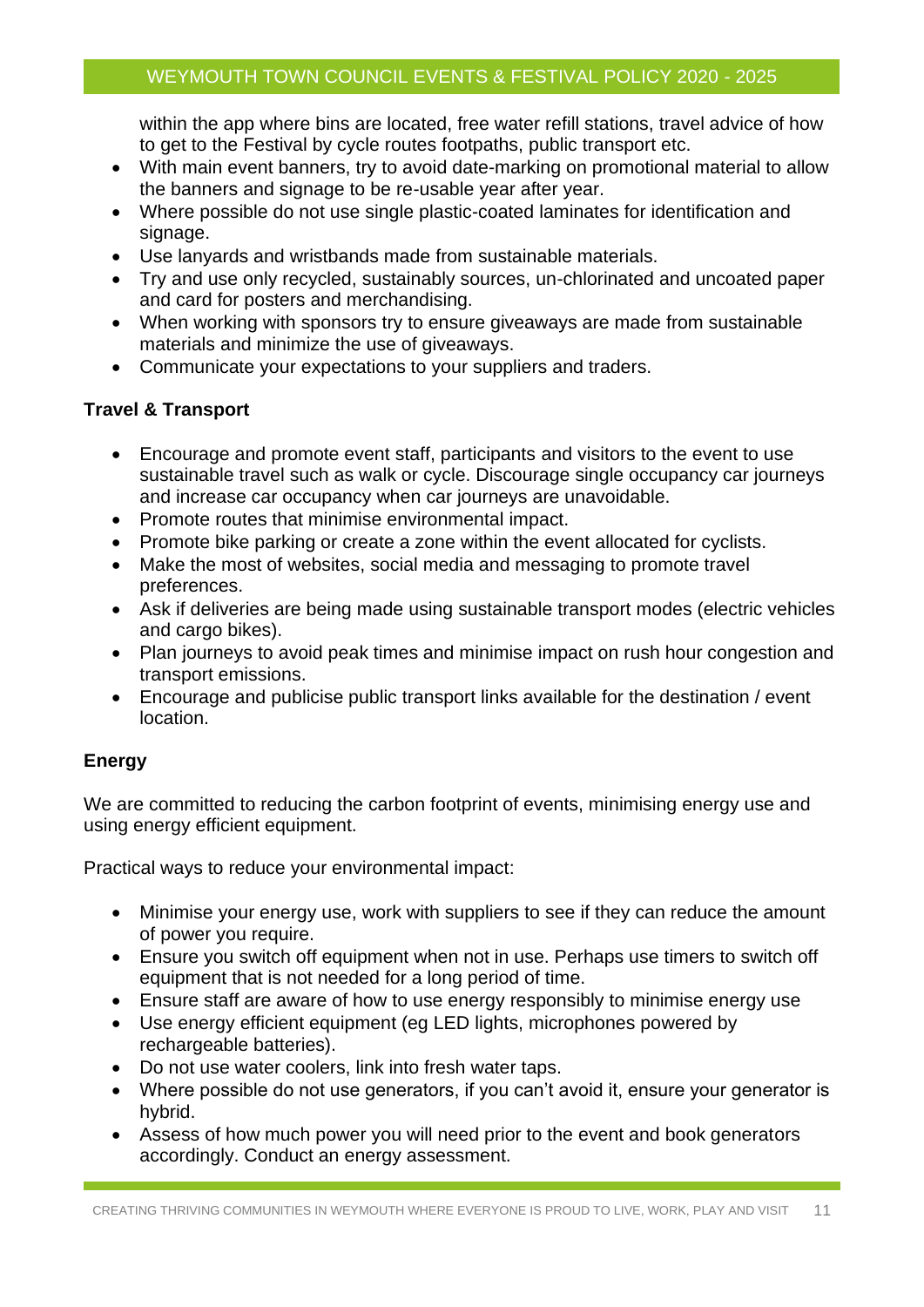• Do not use water coolers.

#### **Water**

Aim to reduce water consumption, manage water responsibly and minimise the environmental impact of procuring water.

- At events, provide refill stations or water fountains.
- Erect signs at water points and ensure water wastage is kept to a minimum.
- Discourage sale of plastic bottles and provide refill stations.
- Provide event staff with reusable water bottles or ask them to bring their own.
- If you are installing temporary taps, use reduced flow taps with timed release (push taps) or sprinkler fittings.

Did you know: Canned drinking water has the lower possible environmental impact. Aluminium cans have the highest recycling rate of any drink on the market.

#### **Grey water**

- Hire compostable toilets where possible.
- Use water efficient, waterless or dual flush toilets.
- Work with traders to reuse grey water. Use compost toilets or biocide free flushing liquid.

### **Food and Drink**

- Try an eliminate single use plastic. This include plastic bags, stirrers, straws, condiment sachets, milk pots etc. Ensure all containers and cutlery are recyclable or compostable.
- All containers and cutlery need to conform to EN13432.
- Consider reusable cups and drinking containers for staff and visitors.
- All information about sustainable food are displayed on menus.
- Consider local businesses and suppliers Check out the Totally Local scheme.
- Organisers to provide clearly signed collection points at their stalls where items can be deposited for compostable purposes, rather than the items ending up in general waste.

# **Catering, Procurement and Suppliers**

- Use companies that are ISO14001 certified, that have an environmental certification or at least an environmental policy.
- Minimise travel for deliveries / collections by consolidation and using local companies.
- Hire equipment, props and decorations rather than purchase single use.
- Consider local caterers, breweries and businesses for food and drink.
- Try and source Fairtrade products, locally sourced and organic.
- Use wood products from a certified sustainable source.
- Use chemical free cleaning products.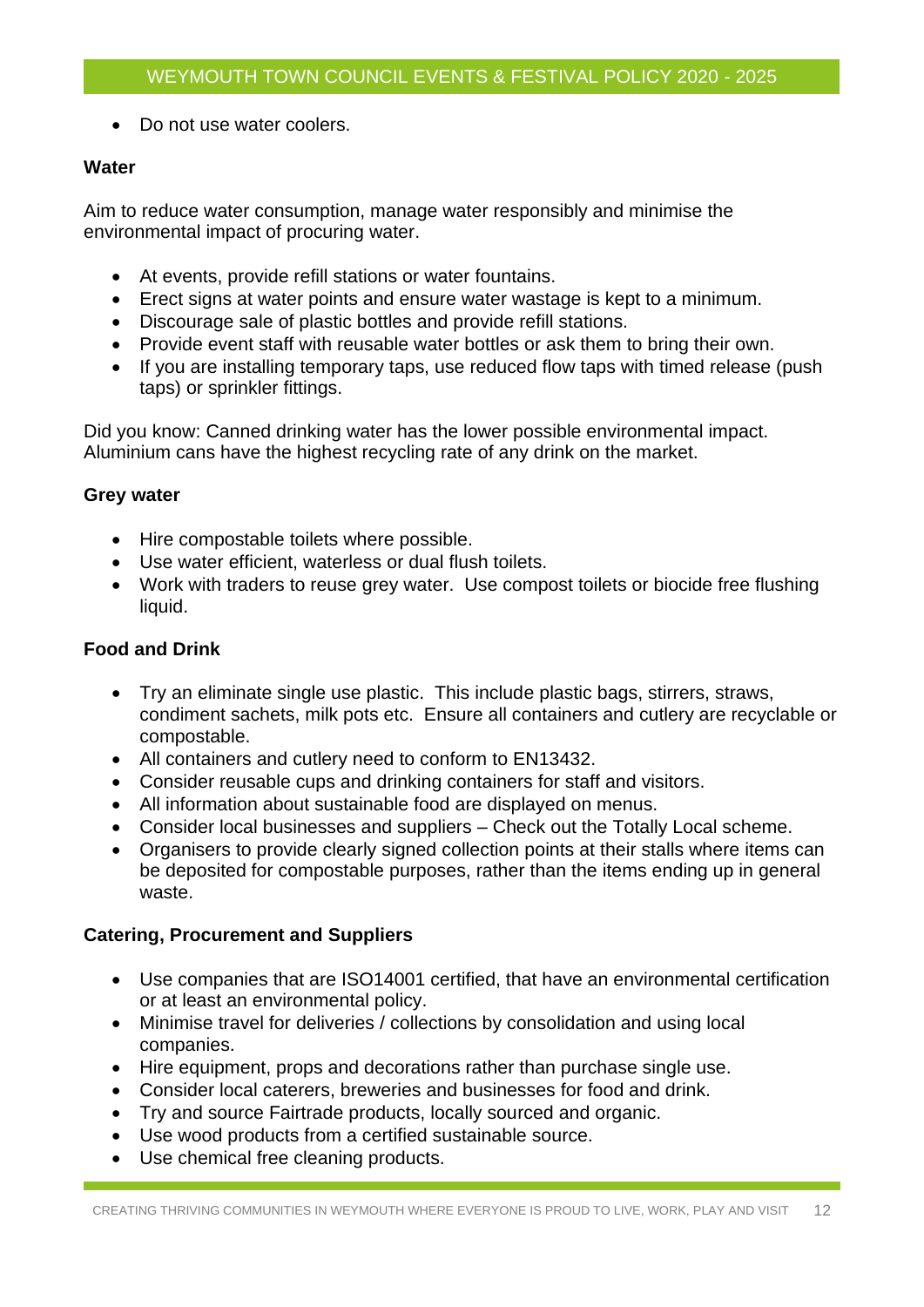- Do not use personal generators.
- Monitor the carbon dioxide equivalent of the event (eg from generators, distance travelled, mode of transport used, water used, deliveries).
- Develop targets to minimise your environmental impact and publish a report post event to display clearly what results you have achieved.

#### **Offset your carbon footprint:**

Carbon offsetting is based on calculating how much CO2 you emit through the activities that you do to run the event and then funding a project designed to reduce emissions by the same (eg planting a forest or investing in renewable energy).

**Please note**: Although the Events Policy is for 5 years, the *Green Events Guide* will be reviewed on an annual basis – January each year to ensure that its meets current best practice.

#### **ANNEX 2 – Scale of Charges Use of Council land & assets**

Whilst the Town Council provide free advice and guidance to event organisers who wish to hold Events and Festivals on Council Land and there is currently no event application fee, the Town Council do have a scale of charges for use of its land.

The rates are subject to varying factors such as type, size, location, length, time of year and classification.

A full list of the Authority's land / event locations are listed on [www.weymouthtowncouncil.gov.uk](http://www.weymouthtowncouncil.gov.uk/)

- **Charity / Fundraising & Community Events: From £90 plus VAT per day** Event or activities organised by or on behalf of a registered charity, community or voluntary group with all proceeds / funds generated for the community group, good causes and registered charities.
- **Not for Profit Events: From £220 plus VAT per day** An Organisation, Association or Committee that organises an event or activity with a balanced bottom-line budget i.e. no profit / non-commercial purposes.
- 

#### • **Commercial Events: From £330 plus VAT per day**

Events that do not fall within the above categories. Profit-making event that could include but are not exclusive to product launches, corporate events, marketing and promotional activities for organisations, fairgrounds and circuses.

Set-up and break-down days incur 50% daily rate charge plus VAT per day.

Payment terms: A council invoice will be sent for full payment of site and any other associated fees, 28 days prior to the event date.